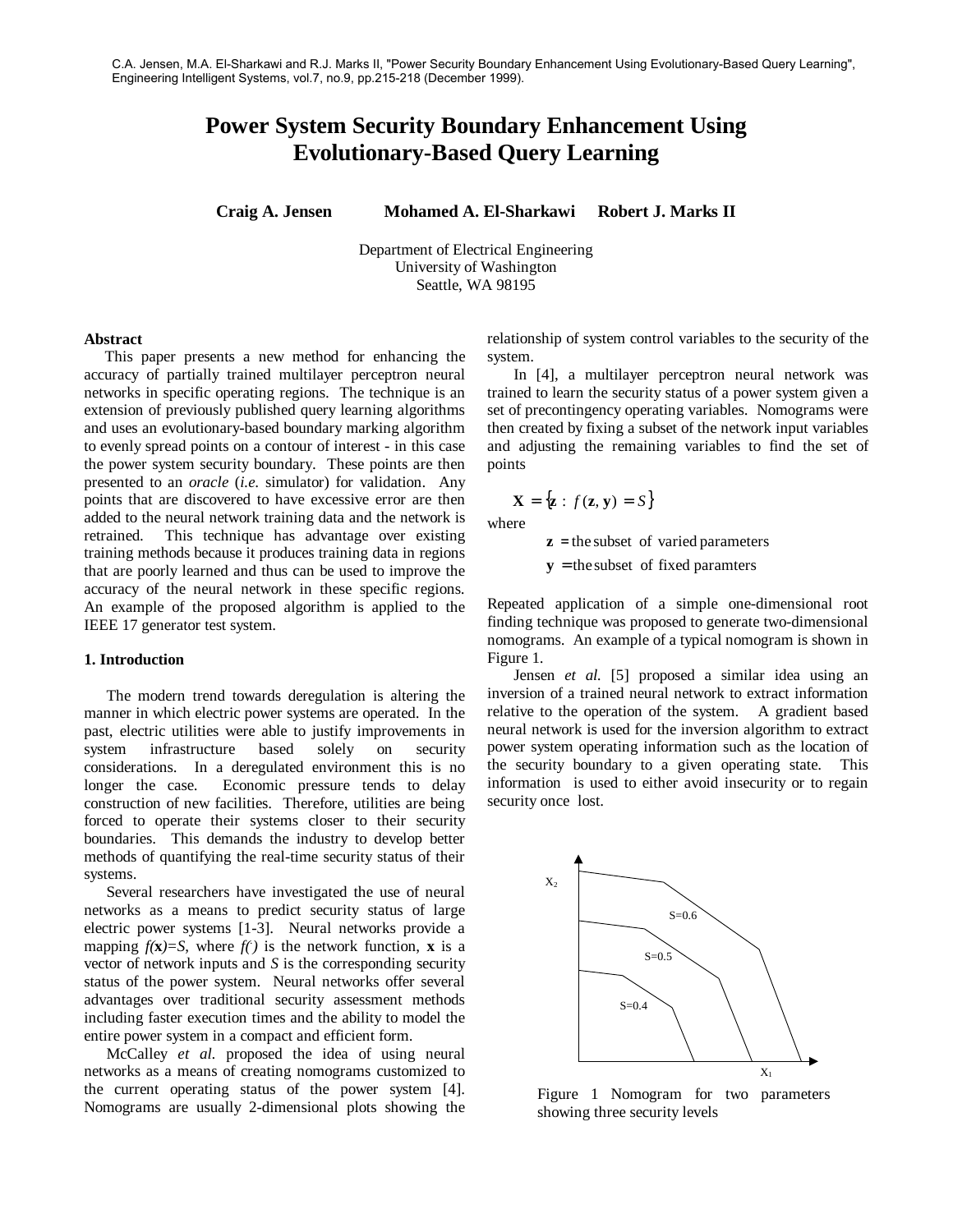Both of the above applications are based on searching the functional relationship of a trained neural network. Therefore, the accuracy of the neural network is critical to their performance. It is especially important that the neural network be accurate in operating regions of interest such as near the security boundary.

This paper presents a new evolutionary-based query learning algorithm whereby the accuracy of a partially trained neural network can be increased. Moreover, the proposed algorithm is particularly well suited to quantifying and improving performance in specific regions of interest, such as security boundaries. The system is based on a boundary marking technique originally proposed by Reed and Marks [6] which makes use of an evolutionary algorithm to spread points evenly on a contour of interest. These points are then verified via simulations thus quantifying the accuracy of the security boundary. Areas of inaccuracy can then be improved by augmenting the training data base and retraining the neural network.

 Section 2 of this paper deals with issues involved in training neural networks for power system dynamic security assessment including; data gathering, training and validation. Section 3 introduces the concept of evolutionary algorithms and the proposed query learning technique of this paper. Section 4 describes the application of this technique to the creation of nomograms and the location of critical operating regions using the IEEE 17 generator transient stability test system as a case study. Finally, conclusions are presented in section 5.

## **2. NN's for DSA**

Neural networks have demonstrated the ability to approximate complex nonlinear systems when presented with a representative sample of training data. Several researchers have reported remarkable results when applying the multilayer perceptron neural network to the power system security assessment problem [1-3]. Typically, traditional methods such as time domain simulations [7] or energy function methods [8] are used to generate a database of training data. This database includes examples of all power system operating scenarios of interest described by a set of selected power system features as well as their resulting security measure. The neural network then adapts itself to the training database and produces an approximation to the security assessment problem in the form an equation  $f(\mathbf{x}) = S$ , where *f* is the neural network function, **x** is the vector of power system features and *S* is the resulting security index. Examples of commonly used security indices include energy functions and critical clearing times [7,9].

A key advantage of using neural networks is the ability to extract operating information after training via neural network inversion techniques [10-12]. Neural network inversion is the process of finding an input vector that produces a desired output response for a trained neural

network. For example, consider a neural network trained to predict the security *S* of a power system given a vector of system features **x**. By clamping the output value *S* to the marginally secure state, say  $S=0.5$ , where  $S=1.0$  is secure and *S=0.0* is insecure, and inverting the network, a marginally secure state **x'** can be found in the input space. This state then describes a region of the power system operating space where insecurity is likely to occur. It should be noted that since the neural network is typically a manyto-one mapping, the inversion is generally not to a unique point, but rather to some contour in the input space.

In this paper we used the IEEE 17 generator transient stability test system as a case study. We used the EPRI energy margin software package called DIRECT [13] to create the training database for the neural network. Software was written to automate the data gathering process by repeatedly running the DIRECT software to calculate the system energy margin for a single fault under many different prefault operating states. The database consists of a set of prefault system features, in this case generator settings and system load, and the corresponding system energy margin. The DIRECT software determines the energy margin, which is related to the security of the system, by assigning a positive energy margin to secure states and a negative energy margin to insecure states. The magnitude of the energy margin indicates the degree of stability or instability.

A software package called QwikNet [14] to design and test the neural network was used. QwikNet is a remarkable windows based neural network simulation package that allows experimentation with many different network topologies and training algorithms. After training, the neural network function,  $f(\mathbf{x})=S$ , can be written to a file in a convenient C programming language format that can easily be incorporated into the inversion software.

#### **3. Evolutionary-Based Query Learning Algorithm**

Query learning [15-16] is a method that can be used to enhance the performance of partially trained neural networks. Query learning is based on the notion of asking a partially trained network to respond to questions. These questions are also presented to an oracle which always responds with the correct answer. The response of the neural network is then compared to that of the oracle and checked for accuracy. Areas that are poorly learned by the neural network can be thus identified. Training data is then generated in these areas and the network is retrained to improve its performance.

The query learning procedure proposed in this paper is an extension of previously proposed methods. The principle difference is that instead of locating and then querying individual points, our algorithm works with a population of solutions, thus offering the ability to query entire areas of interest. This algorithm also seeks to evenly distribute the points across the area. Evenly distributing the points is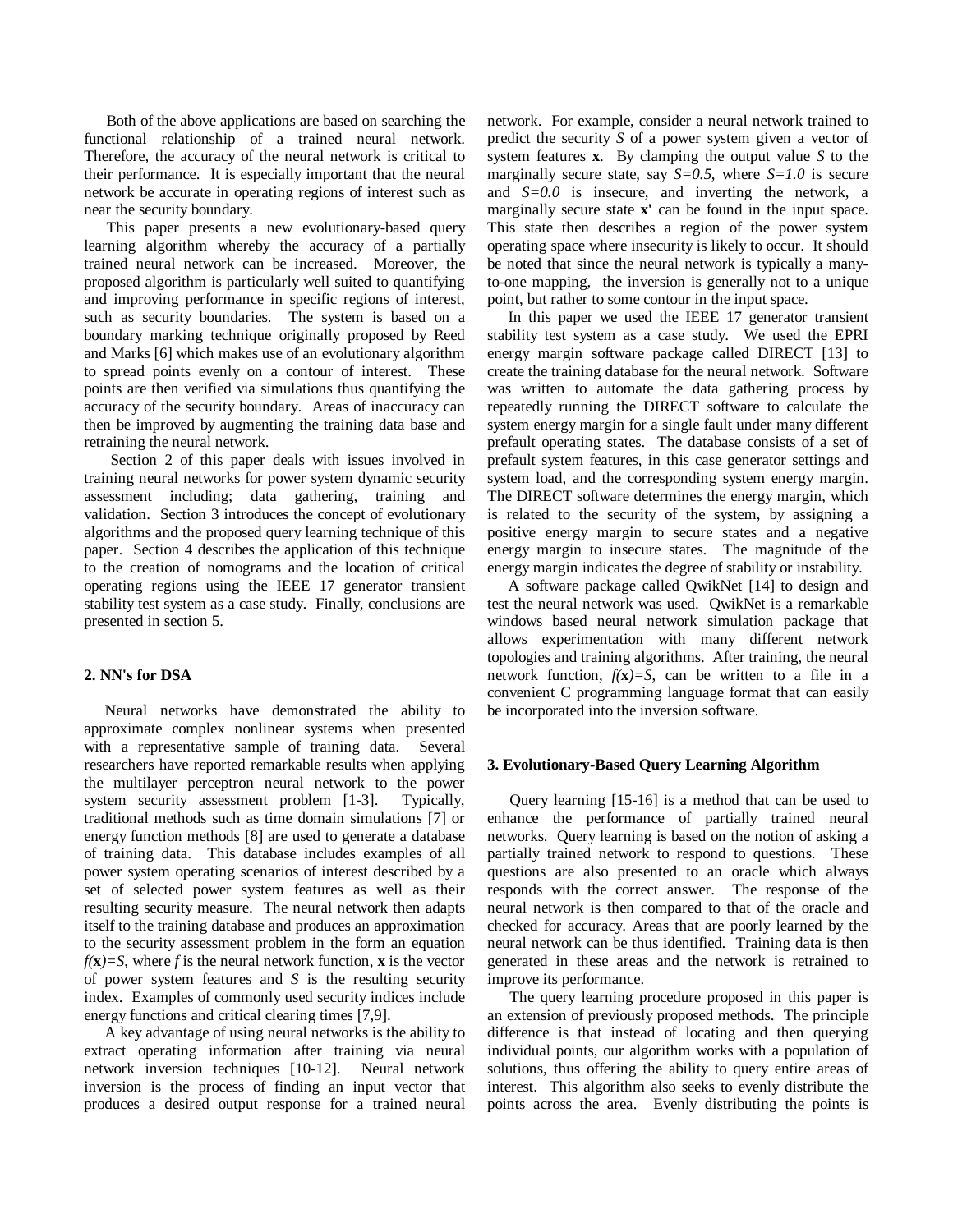important because a global view of the security boundary in multiple dimensions is provided thus allowing the entire boundary to be queried and potentially improved. After the points are spread, they are simulated via the energy margin simulator and their true security index is determined. If all the points are within tolerance the algorithm stops. Otherwise, the points with unacceptably large errors are added to the training database and the neural network is retrained

In the evolutionary boundary marking algorithm, all reproduction is asexual, *i.e.* no mating or crossover takes place. Offspring are produced as perturbations of single parents. This concentrates the search in the area close to the security boundary and speeds convergence. The algorithm seeks to minimize a fitness function, *F*, of the following form;

$$
F = |f(\mathbf{x}) - S| + \frac{1}{D_{avg}}
$$

where,

*f* is the neural network function,

**x** is the current point,

*S* is the security boundary, and

 $D_{avg}$  average distance to the nearest neighbors

The evolutionary algorithm is randomly initialized with *N*

points and then proceeds as follows.

- 1. The population is sorted based on fitness, *F*.
- 2. The *M* points with the lowest fitness scores are deleted.
- 3. Replacements are generated for each deleted point:
	- (a) *M* parents are selected proportional to fitness from the remaining points.
	- (b) New offspring are created as perturbations of the selected parents,  $\mathbf{x}_{new} = \mathbf{x}_{parent} + \mathbf{n}$ , where  $\mathbf{n} \sim N(0, \mathbf{s})$ .
	- (c) Feasibility constraints are enforced on the new offspring via the solution of a standard power flow.
- 4. Repeat until convergence.

By successively deleting points with poor fitness values and replacing them with perturbations of points with high fitness, the population tends to spread evenly across the solution contour. Typical values used in this paper are *N*=100, *M*=20, *m*=3 and *s* =0.05.

Figure 2 shows histograms of the initial and final population distributions. It can be seen that the final population has converged to the security boundary and is evenly spread across the boundary. These points are then added to the training database and the network is retrained. Several iterations of query learning may be required produce acceptable results.



Figure 2 Histograms of the initial population and final population of the boundary marking algorithm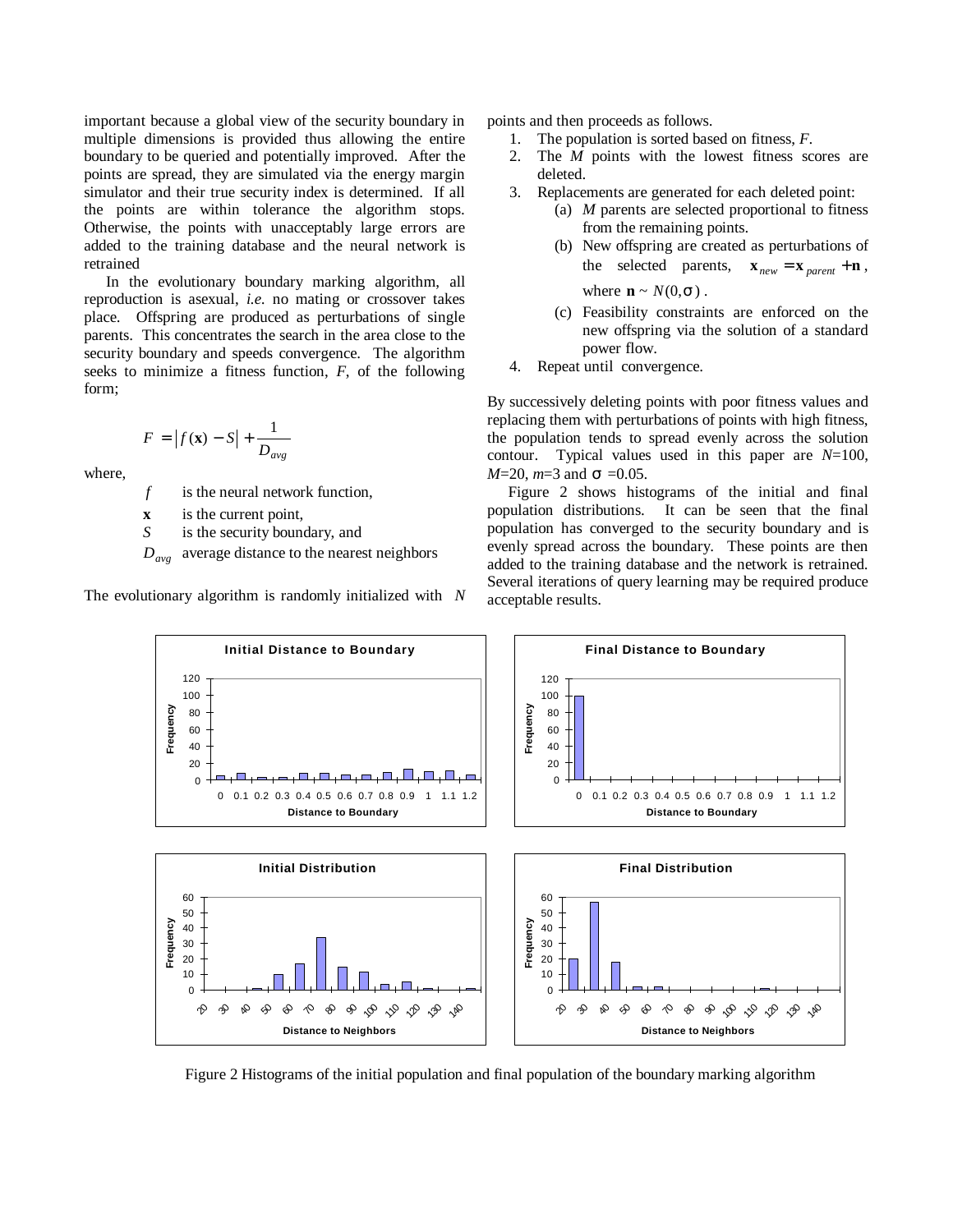### **4. Case Study – IEEE 17 Generator System**

The IEEE 17 generator transient stability test system [17] is used to illustrate the performance of the proposed algorithm. This system consists of 17 generators and 162 buses. The EPRI energy margin software DIRECT is used to determine the energy margin of the system in response to a single three phase fault. Twelve system features are selected to represent the system for neural network training. These include the real and reactive powers of the 5 generators closest to the fault location and the total system real and reactive load level. A training database of 436 samples was created for initial training of the neural network by randomly perturbing generation settings and system load levels and then simulating each case on the energy margin software. The initial RMS neural network testing error was 0.113 corresponding to a test database that was not used for training.

The proposed query learning algorithm was then used to generate additional training samples near the security boundary. These points are simulated on the DIRECT energy margin simulation software and the points with large errors are added to the training data file. The final training database consisted of 1177 training samples and the final RMS test error was reduced to 0.062.

Nomograms were then created from the initial and the enhanced neural networks based on the method proposed in [4]. These nomograms show the relationship between two generator power outputs and the security boundary. The two nomograms are shown in Figure 3 along with the true nomogram which was created by repeatedly querying the simulator. It should be noted that the nomogram of the simulator as shown in Figure 3 required smoothing by fitting a  $2<sup>nd</sup>$  order polynomial to the raw data. The smoothing operation is required due to the approximations and assumptions made by the simulation software. The RMS error for the initial nomogram is 48.53 while the enhanced neural network nomogram is 10.11. This experiment proves the viability of the proposed technique in increasing the accuracy of a partially trained neural network near the security boundary.

### **5. Conclusions**

This paper presents an enhanced query learning algorithm that effectively locates regions of interest and distributes neural network training data in these regions. The process is used to enhance the accuracy of partially trained neural networks in specific operating regions. The proposed technique is applied to the problem of generating power system operating nomograms from neural networks. Results show a nearly 5 fold improvement in RMS error when applied to the IEEE 17 generator test system.



Figure 3 Nomogram of P73 vs. P76

#### **6. Acknowledgement**

This work was supported by *The National Science Foundation.*

#### **7. References**

- [1] D.J. Sobajic and Y. H. Pao, "Artificial Neural-Net Based Dynamic Security Assessment for Electric Power Systems", *IEEE Transactions on Power Systems*, vol. 4, no. 1, February 1989, pp. 220-228.
- [2] M. A. El-Sharkawi, R. J. Marks II, M. E. Aggoune, D. C. Park, M. J. Damborg and L. E. Atlas, "Dynamic Security Assessment of Power Systems using Back Error Propagation Artificial Neural Networks*," Second Symposium on Expert System Application to Power Systems*, Seattle, WA, 1989.
- [3] Y. Mansour, E. Vaahedi, A.Y. Chang, B. R. Corns, J. Tamby and M. A. El-Sharkawi, "Large Scale Dynamic Security Screening and Ranking Using Neural Networks," *IEEE Transaction on Power Systems*, vol. 12 no. 2, May 1997, pp. 954-960.
- [4] J. D. McCalley, S. Wang, Q. Zhao, G. Zhou, R. T. Treinen, and A. D. Papalexopoulos, "Security Boundary Visualization For Systems Operation*," IEEE Transactions on Power Systems*, May 1997, pp. 940-947.
- [5] C. A. Jensen, R. D. Reed, M. A. El-Sharkawi and R. J. Marks II, "Location of Operating Points on the Dynamic Security Border Using Constrained Neural Network Inversion," *International Conference on Intelligent Systems Applications to Power Systems (ISAP '97)*, Seoul, Korea, July 1997.
- [6] R. D. Reed and R. J. Marks II, "An Evolutionary Algorithm for Function Inversion and Boundary Marking," *IEEE International Conference on Evolutionary Computation*, Perth, West Australia, December 1995.
- [7] P. Kundur, *Power System Stability and Control*, McGraw-Hill, New York, 1993.